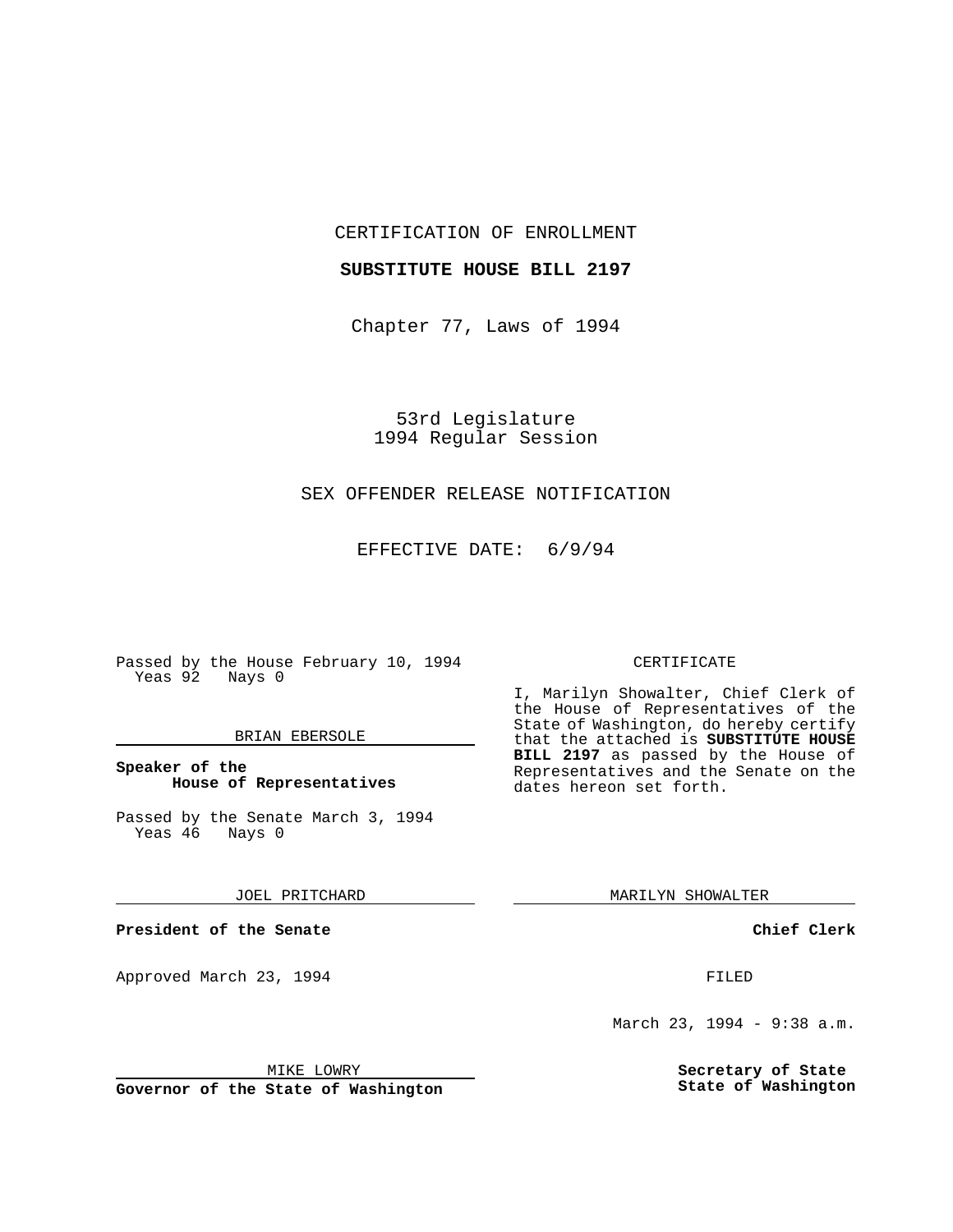# **SUBSTITUTE HOUSE BILL 2197** \_\_\_\_\_\_\_\_\_\_\_\_\_\_\_\_\_\_\_\_\_\_\_\_\_\_\_\_\_\_\_\_\_\_\_\_\_\_\_\_\_\_\_\_\_\_\_

\_\_\_\_\_\_\_\_\_\_\_\_\_\_\_\_\_\_\_\_\_\_\_\_\_\_\_\_\_\_\_\_\_\_\_\_\_\_\_\_\_\_\_\_\_\_\_

Passed Legislature - 1994 Regular Session

### **State of Washington 53rd Legislature 1994 Regular Session**

**By** House Committee on Corrections (originally sponsored by Representatives Ballasiotes, Appelwick, Wood, Kessler, Ballard, Karahalios, Reams, Wineberry, Foreman, Dyer, Jones, Casada, B. Thomas, Long, Campbell, Van Luven, Silver, Schmidt, Brumsickle, Brough, Edmondson, Cooke, J. Kohl, King, Flemming, Roland, Kremen, Sheldon, Chandler, Eide, Johanson, Springer and Mastin)

Read first time 02/04/94.

1 AN ACT Relating to the department of corrections; and reenacting 2 and amending RCW 9.94A.155.

3 BE IT ENACTED BY THE LEGISLATURE OF THE STATE OF WASHINGTON:

4 **Sec. 1.** RCW 9.94A.155 and 1992 c 186 s 7 and 1992 c 45 s 2 are 5 each reenacted and amended to read as follows:

 (1) At the earliest possible date, and in no event later than ten days before release except in the event of escape or emergency furloughs as defined in RCW 72.66.010, the department of corrections shall send written notice of parole, release, community placement, work release placement, furlough, or escape about a specific inmate convicted of a violent offense, a sex offense as defined by RCW 9.94A.030, or a felony harassment offense as defined by RCW 9A.46.060 or 9A.46.110, to the following:

14 (a) The chief of police of the city, if any, in which the inmate 15 will reside or in which placement will be made in a work release 16 program; and

17 (b) The sheriff of the county in which the inmate will reside or in 18 which placement will be made in a work release program.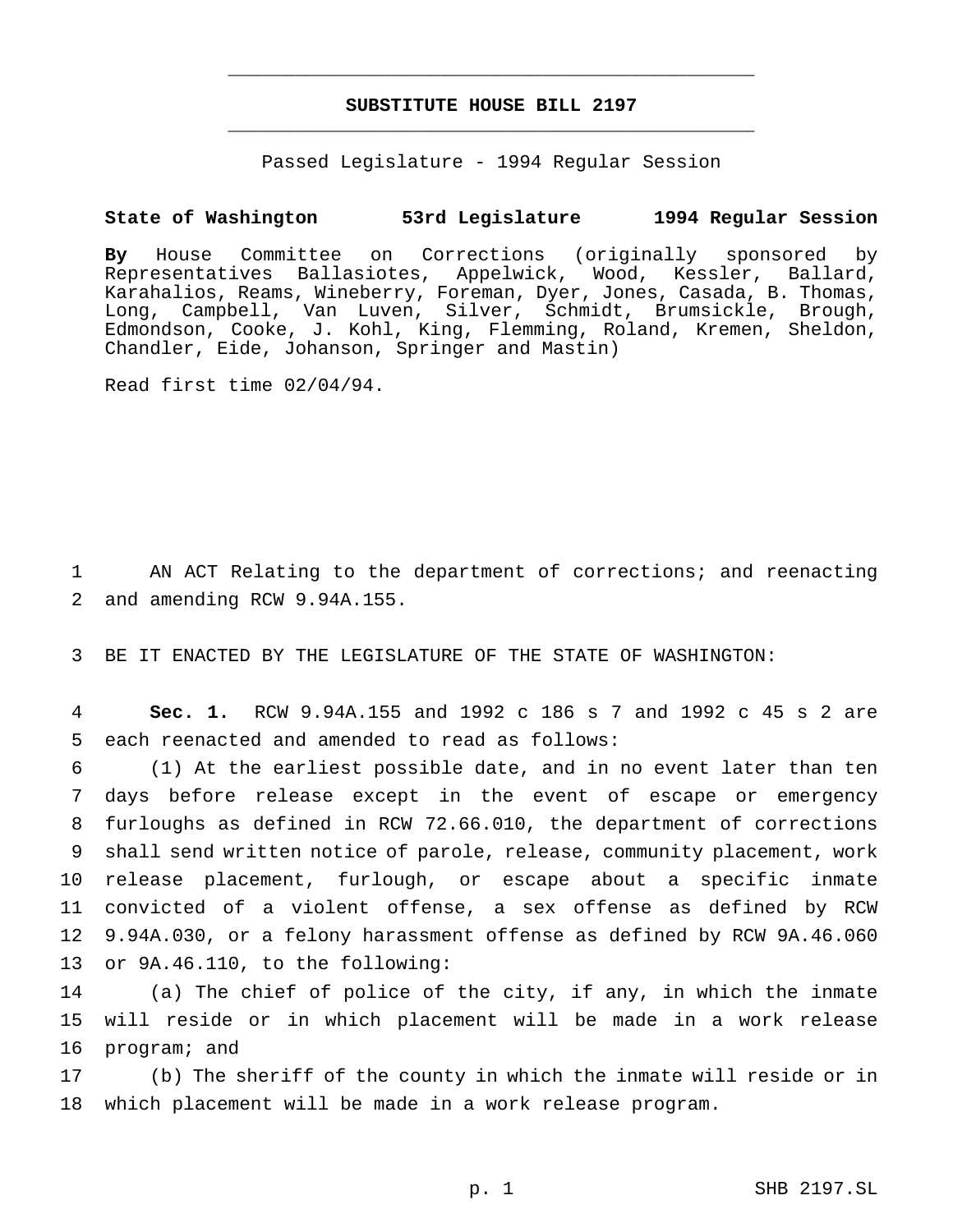The sheriff of the county where the offender was convicted shall be notified if the department does not know where the offender will reside. The department shall notify the state patrol of the release of all sex offenders, and that information shall be placed in the Washington crime information center for dissemination to all law enforcement.

 (2) The same notice as required by subsection (1) of this section shall be sent to the following if such notice has been requested in writing about a specific inmate convicted of a violent offense, a sex offense as defined by RCW 9.94A.030, or a felony harassment offense as defined by RCW 9A.46.060 or 9A.46.110:

 (a) The victim of the crime for which the inmate was convicted or the victim's next of kin if the crime was a homicide;

 (b) Any witnesses who testified against the inmate in any court proceedings involving the violent offense; and

(c) Any person specified in writing by the prosecuting attorney.

 Information regarding victims, next of kin, or witnesses requesting the notice, information regarding any other person specified in writing by the prosecuting attorney to receive the notice, and the notice are confidential and shall not be available to the inmate. Whenever the department of corrections mails notice pursuant to this subsection and 22 the notice is returned as undeliverable, the department shall attempt alternative methods of notification, including a telephone call to the person's last known telephone number.

 (3) If an inmate convicted of a violent offense, a sex offense as defined by RCW 9.94A.030, or a felony harassment offense as defined by RCW 9A.46.060 or 9A.46.110, escapes from a correctional facility, the department of corrections shall immediately notify, by the most reasonable and expedient means available, the chief of police of the city and the sheriff of the county in which the inmate resided immediately before the inmate's arrest and conviction. If previously requested, the department shall also notify the witnesses and the victim of the crime for which the inmate was convicted or the victim's next of kin if the crime was a homicide. If the inmate is recaptured, the department shall send notice to the persons designated in this subsection as soon as possible but in no event later than two working days after the department learns of such recapture.